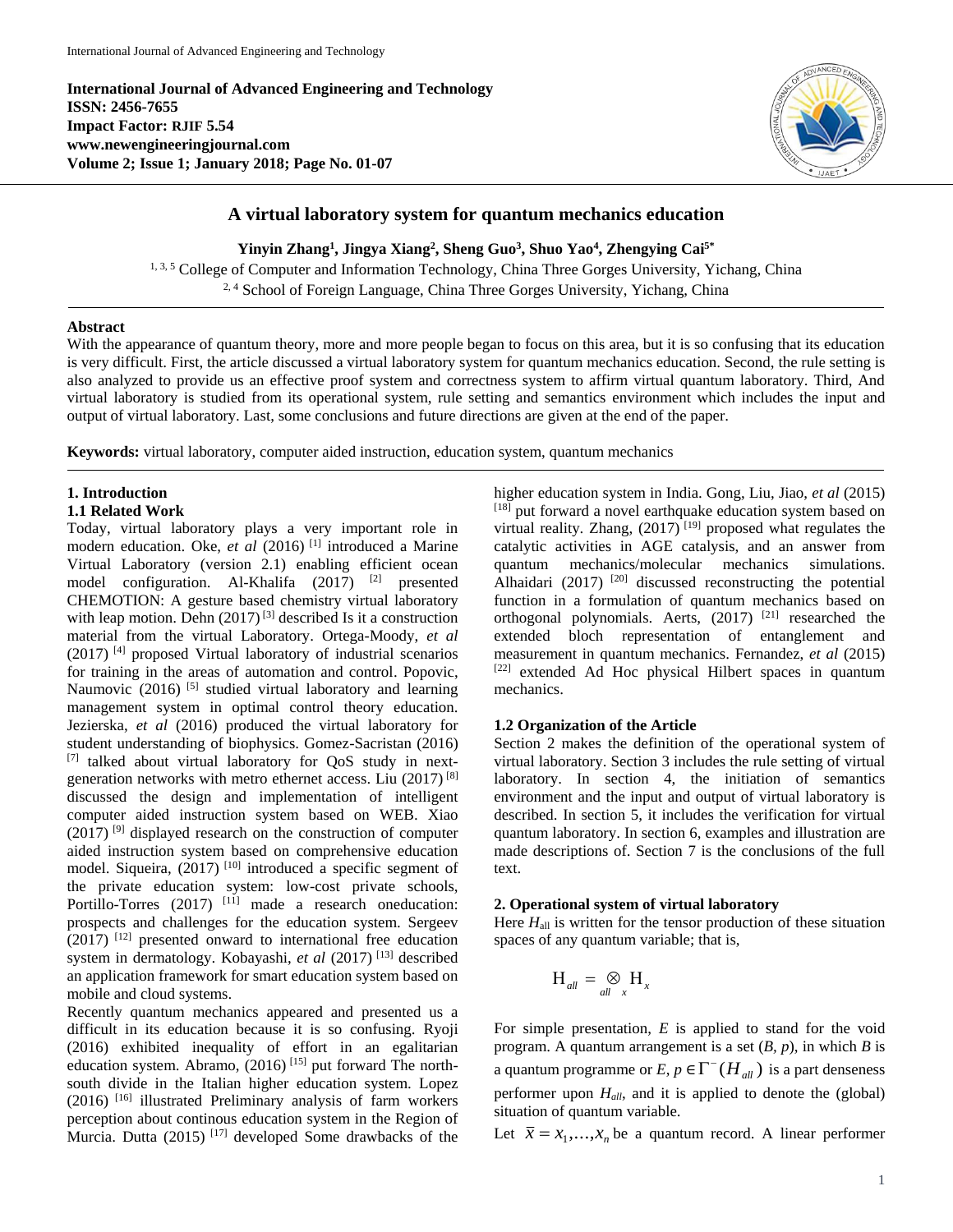$\gamma$  on  $H_{\bar{x}}$  contains a cylinder expansion

$$
\gamma \otimes \mathcal{U}_{\text{Var}\setminus\{\bar{x}\}} \tag{1}
$$

on  $H_{all}$ , in which  $U_{Var\setminus{\{\bar{x}\}}}$  is the unchanged performer upon the Hilbert space  $\bigotimes_{x \in \text{var}\setminus{\{\overline{x}\}}} H_x$ 

As a result,  $\gamma$  is here for its expansion Eq. (1), and it could be known without any difficulty from the framework, without being confused.

This performing semantics of quantum programme is made definition of as a transitional connection  $\rightarrow$  between quantum arrangement. A transition

$$
\big \! \to \! \big< B',p' \big>
$$

denotes that after performing quantum programme *B*, one procedure in situation  $p$ , the situation of quantum variable gets  $p'$ , and  $B'$  is the remain of  $B$  yet to performed. Particularly, if  $B' \equiv E$ , then *B* ends in situation  $p'$ . The initializing "*x* := 0" arranges quantum variable  $x$  to the fundamental situation 0). In the law (Initializing) and as a result,  $\ket{\phi}_x$  is applied to denote the situation  $|\phi\rangle$  of the system indicated by quantum variable *x*. Therefore, for any situations  $|\phi\rangle$ ,  $|\psi\rangle$  of the *x* system, an performer  $|\phi\rangle_x\langle\psi|$  can be made definition of on the situation space.

The *x* system, as what is listed below:

$$
(\!\mid\!\!\rho\rangle_{_X}\!\!\left\langle\psi\right|\!\!\right)\!/\!\!\rho'\rangle_{_X}\!=\!\left\langle\psi\right|\!\!\left\langle\phi'\right|\!\!\right/\!\!\rho\rangle_{_X}
$$

for each situation  $\ket{\phi'}$  of the *x* system. At times,  $\phi$ <sub>x</sub> $\langle \psi |$  ought to be comprehended as its cylinder expansion on  $H_{all}$  on the basis of Eq. (1). Similarly,  $|\phi\rangle_{\bar{x}}$  and  $|\phi\rangle_{\bar{x}}\langle\psi\rangle$ can be made definition of while  $X$  is a quantum record and  $\phi$  and  $|\psi\rangle$  are situations in  $H_{\bar{x}}$ . In order to see the part of initializing more apparently, the situation of  $type(x) = integer$ is considered to be an example. Firstly, a special situation is reviewed in which p is a pure situation; that is,  $p = |\psi\rangle\langle\psi|$ for certain  $\ket{\psi}{\in}H_{\mathit{all}}$  .  $\ket{\psi}$  is written in this type:

$$
|\psi\rangle = \sum_k g_k | \psi_k\rangle.
$$

In which  $|\psi_k\rangle$  is a production situation for each *k*, for example

$$
\left| \psi_{k} \right\rangle = \bigotimes_{all \ x^{'}} \left| \psi_{kx^{'}} \right\rangle
$$

Then

$$
p=\sum_{k,l}g_kg_l^*|\psi_k\rangle\langle\psi_l|,
$$

After the initializing the situation getss:

$$
p_{0}^{x} = \sum_{n=-\infty}^{\infty} |0\rangle_{x} \langle n|p|n\rangle_{x} \langle 0|
$$
  
\n
$$
= \sum_{k,1} g_{k} g_{1}^{*} \left( \sum_{n=-\infty}^{\infty} |0\rangle_{x} \langle n| \psi_{k} \rangle \langle \psi_{1} |n\rangle_{x} \langle 0| \right)
$$
  
\n
$$
= \sum_{k,l} g_{k} g_{l}^{*} \left( \sum_{n=-\infty}^{\infty} \langle \psi_{lx} | n \rangle \langle n| \psi_{kx} \rangle \right) \left( |0\rangle_{x} \langle 0| \otimes \bigotimes_{x' \neq x} |\psi_{kx'} \rangle \langle \psi_{lx'}| \right) (2)
$$
  
\n
$$
= \sum_{k,1} g_{k} g_{1}^{*} \langle \psi_{lx} | \psi_{kx} \rangle \left( |0\rangle_{x} \langle 0| \otimes \bigotimes_{x' \neq x} |\psi_{kx'} \rangle \langle \psi_{lx'}| \right)
$$
  
\n
$$
= |0\rangle_{x} \langle 0| \otimes \left( \sum_{k,l} g_{k} g_{l}^{*} \langle \psi_{lx} | \psi_{kx} \rangle \bigotimes_{x' \neq x} |\psi_{kx'} \rangle \langle \psi_{lx'}| \right)
$$

Generally, assume p is created through a whole  $\langle \mathcal{L}_i, | \psi_i \rangle \rangle$ of pure situations; that is,

$$
p = \sum_i \varsigma_i |\psi_1\rangle\langle\psi_i|.
$$

For every *i*,  $p_i = |\psi_i\rangle\langle\psi_i|$  is written down and it is supposed that it gets  $p_{i0}^x$  after the initializing. Through the above argumentation,  $p_{i0}$  can be written down in the following type mentioned next:

$$
p_{i0}^{x} = \sum_{k} g_{ik} \big( 0 \big)_{x} \big\langle 0 \big| \otimes \big| \phi_{ik} \big\rangle \big\langle \phi_{ik} \big| \big),
$$

In which  $|\phi_{ik}\rangle \in H_{Var\setminus\{x\}}$  for all *k*. Then the initializing makes the *p* get

$$
p_0^x = \sum_{n=-\infty}^{\infty} |0\rangle_x \langle n|p|n\rangle_x \langle 0|
$$
  
=  $\sum_i \varsigma_i \Biggl(\sum_{n=-\infty}^{\infty} |0\rangle_x \langle n|p_i|n\rangle_x \langle 0| \Biggr)$  (3)  
=  $\sum_{i,k} \varsigma_i g_{ik} (|0\rangle_x \langle 0| \otimes |\phi_{ik}\rangle \langle \phi_{ik}|)$ 

From Eqs. (2) and (3) it can be seen that the situation of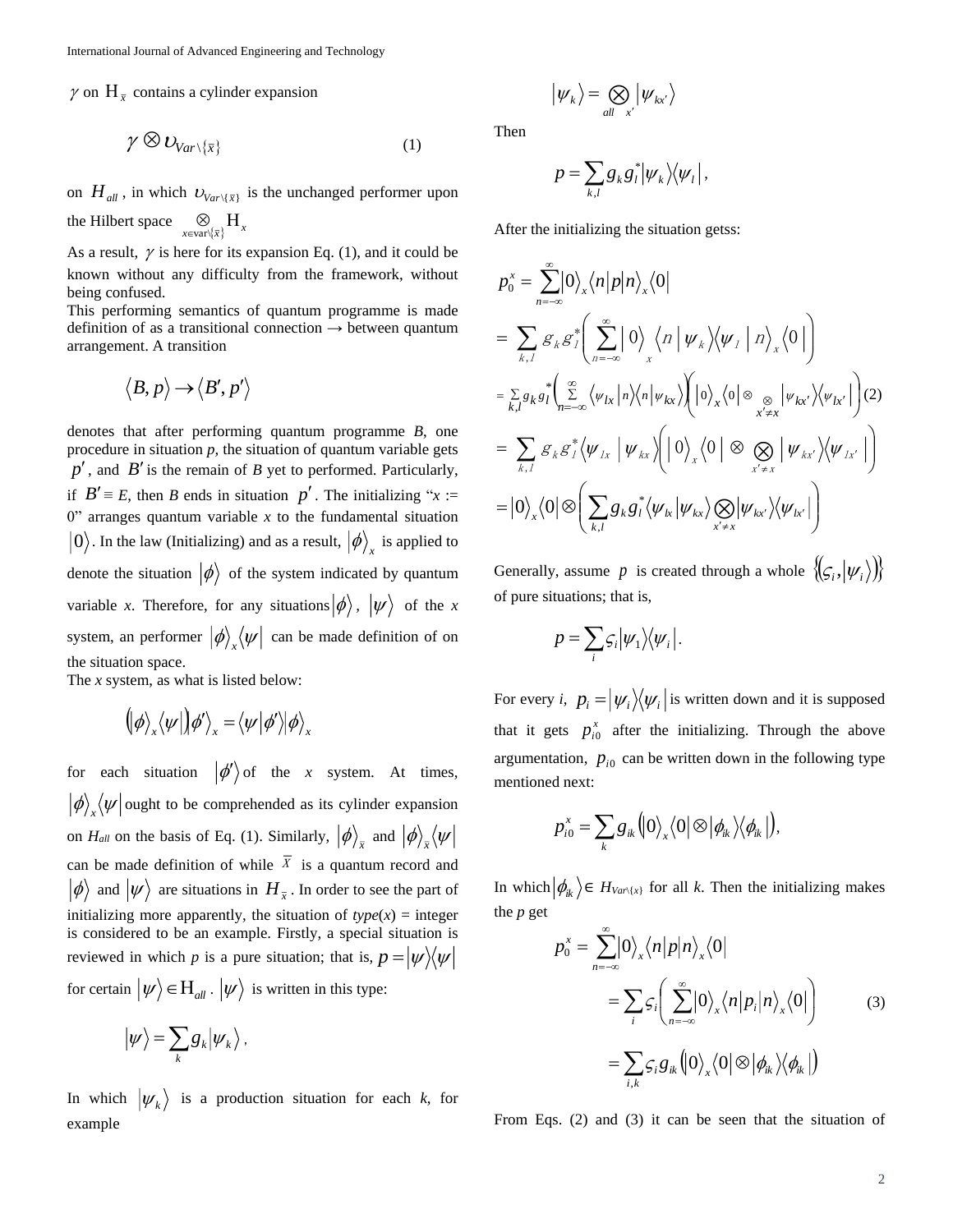variable x is arranged to be  $|0\rangle$  and situations of the alternnative quantum variable are invariant. The statement " $\bar{x}$  :=  $\delta \bar{x}$ " simply indicates that single transformation  $\delta$  is operated on quantum record  $\bar{x}$ , leaving the situations of the quantum variable not in  $\bar{x}$  invariant. Notice that  $\delta$  in the targeted arrangement of the law (Single Transformation) indeed represents the cylinder expansion of  $\delta$  on  $H_{all}$  (see Eq).(1)). A resembling remark is used to the laws for measuring and loops. Sequential work resembles its opposite number in classical computation. The programme build "measure  $\eta[\bar{x}]$  : *B* " is a quantum summary of a classical situational statement. Recollect that the initial step in the performance of the situational statement "if  $C$  then  $B_1$  else  $B_2$ " is to examine whether Boolean statement *C* is met.

#### **3. Rule setting of virtual laboratory**

Suppose a countably unlimited arrangement *Var* of quantum variable. The symbols  $x, x', x'', x_0, x_1, x_2, ...$  would be applied as metavariable varying over quantum variable. Recollect that in classic computation, a type is used to indicate the scope of a variable. Therefore, in quantum computation, a form ought to be the situation space of the quantum system indicated by certain quantum variable. Formally, a form  $\Omega$  is a title of a Hilbert space  $H_{\Omega}$ . In this composition, merely two fundamental forms are considered: Boolean and integer. The outcomes acquired in this composition can be generalized without difficulty to the example with more forms. The Hilbert spaces indicated through Boolean and integer are what listed below:

$$
H_{\text{Boolean}} = H_2,
$$
  

$$
H_{\text{int }e
$$

$$
H_{\text{int }e
$$

Notice that the arrangements indicated by forms Boolean and integer in classic computation are just the computational basis of  $H_{\text{Boolean}}$  and  $H_{\text{integer}}$ , each. Now suppose that every quantum variable *x* possess a type  $type(x)$ , which is Boolean or integer. The situation space  $H_x$  of a quantum variable x is the Hilbert space indicated through its type; that is,

$$
H_x = H_{type(x)}.
$$

A quantum record is made definition of to be a limited order of apparent quantum variable.

The situation space of a quantum record  $\bar{x} = x_1,...,x_n$  is the tensor production of the

situation spaces of the quantum variable taking place in *x*; that

is, 
$$
H_{\bar{x}} = \bigotimes_{i=1}^{n} H_{x_i}
$$

At present the syntax of quantum programmes can be made definition of. The quantum programmes thought in this composiyion are quantum expansions of classic whileprogrammes. Formally, they are produced by the grammar

listed below:

B ::= skip | x := 0 | 
$$
\overline{X}
$$
 :=  $\delta \overline{x}$  | B<sub>1</sub>; B<sub>2</sub> | measure  $\eta[\overline{x}]$ :  
\n $\overline{B}$  | while  $\eta[\overline{x}] = 1$  do B

in which

 $-x$  is a quantum variable and  $X$  a quantum record;

 $-\delta$  in the expression " $\bar{x} = \delta \bar{x}$ " is a single performer on  $H_{\overline{x}}$ . Partiularlly, if *type*(*x*) = integer, then the expression *x* :=  $\delta$ +kx, in which  $\delta$ +k is the k-translation performer, will usually be short to  $x := x + k$ ;

 $\Box$  is a  $\Box$  is a  $\Box$  *measure*  $\eta[\bar{x}]$ *:*  $\bar{B}$  ",  $\eta' = {\eta_m}$  is a measuring on the situation space  $H_{\overline{x}}$  of *x*, and  $B = {B_m}$  is

a series of quantum programmes such that every result *m* of measurement  $\eta$  accords with  $B_m$ ;

 $-\eta = {\eta_0, \eta_1}$ , in the expression "while  $\eta[\bar{x}] = 1$  do *B*" is a yes-no measuring on *H<sup>x</sup>* .

The instinctive idea of these quantum programme builds will geet clear after bringing into their performing semantics in the next part.

"≡" is used to indicate syntactic equilization of quantum programmes. The technical definition listed below will be needed as a result.

*Definition* 3.1*.* The arrangement *var* (*B*) of quantum variable in quantum programme  $B$  is recursively mae definition of like this:

- (1) If  $B \equiv$  skip, then  $var(B) = \emptyset$ ;
- (2) If  $B \equiv x := 0$ , then  $var(B) = \{x\}$ ;
- (3) If  $B \equiv X := \delta \overline{x}$ , then  $var(B) = {\overline{x}}$ ;
- (4) If  $B = B_1$ ;  $B_2$ , then  $var(B) = var(B_1) \cup var(B_2)$ ;
- (5) If  $B \equiv$  measure  $\eta[\bar{x}]$ :  $\bar{B}$ , then  $var(B) = {\overline{x}} \cup \bigcup_{m} var(B_m)$ ;

(6) If 
$$
B = \text{while } \eta[\bar{x}] = 1 \text{ do } B
$$
, then  
\n
$$
\text{var}(B) = {\bar{x}} \cup \text{var}(B),
$$

## **4. Semantics environment of virtual laboratory**

The connotational semantics of the quantum programme is made definition of as a semantic operation which charts part denseness performers to themselves. More accurately, for any quantum programme *B*, the semantic operation of *B* summarizes the computed outcomes of all ending computations of *B*.

It is written  $\rightarrow^*$  for these reflexive and transitive closing of

$$
\rightarrow;\text{that is }\left\langle B,p\right\rangle \rightarrow^*\left\langle B',p'\right\rangle
$$

if and only if  $\langle B, p \rangle \rightarrow^n \langle B', p' \rangle$  for certain n  $\geq$  0. Definition 5.1. Let *B* be a quantum programme. Then its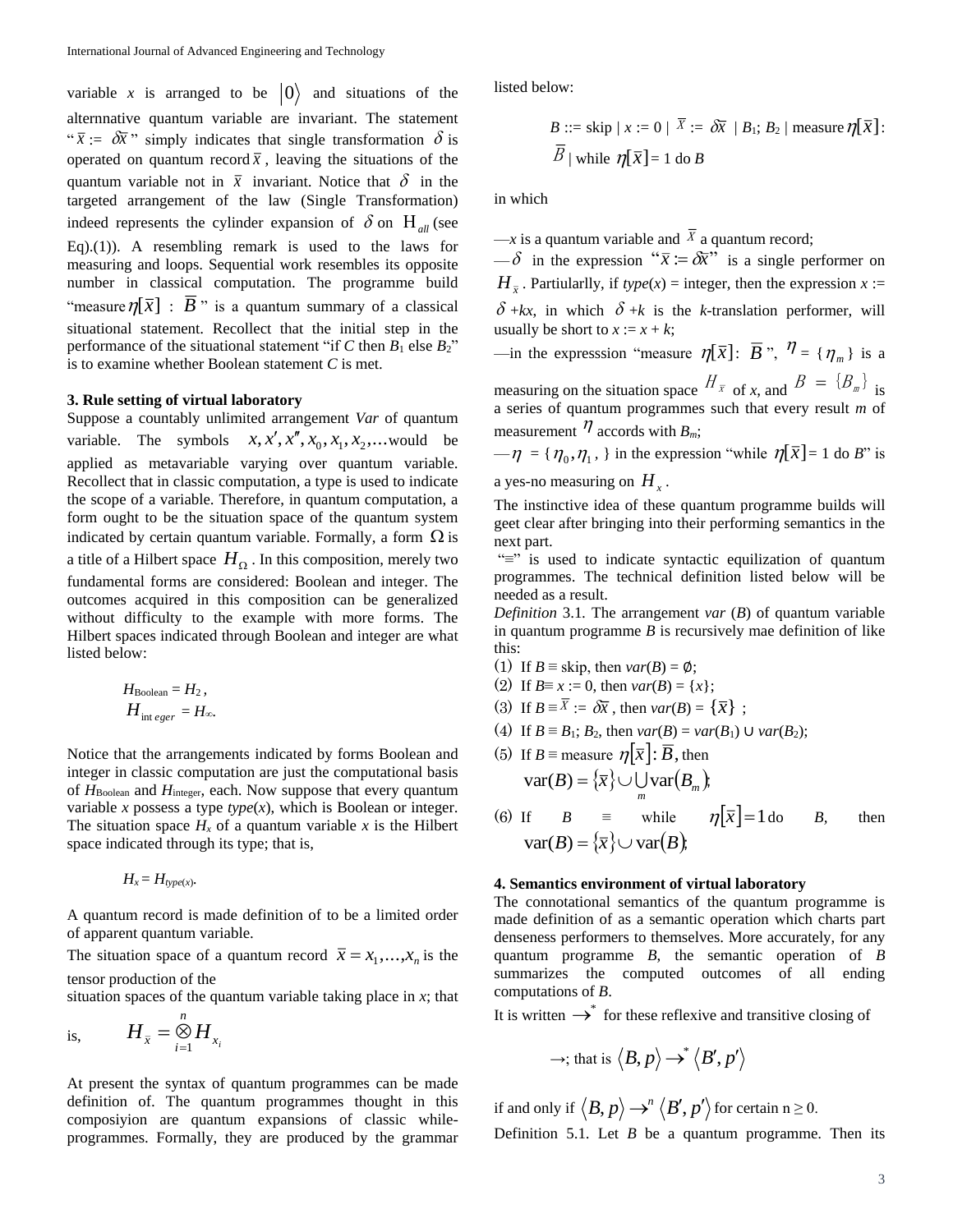semantic operation is made definition of through

$$
\llbracket B \rrbracket : \Gamma^-(H_{\text{all}}) \to \Gamma^-(H_{\text{all}})
$$

for all  $p \in \Gamma^{-}(H_{all})$ .

$$
\llbracket B \rrbracket (p) = \sum \left\{ p' : \left\langle B, p \right\rangle \to^* \left\langle E, p' \right\rangle \middle| \right\} (4)
$$

It ought to be indicated that  $\{|\cdot|\}$  in Eq. (4) represents a multiset. The reason for applying the multiset is that the identical denseness performer may be acquired by distinguishing computational ways, as it can be seen from the measuring and circle laws in the performing semantics.

Now certain fundamental properties of semantic operations will be established. Firstly, their linearity

LEMMA 5.1 is proved. Let  $p_1, p_2 \in \Gamma^-(\Gamma)$  and  $\lambda_1, \lambda_2 \geq 0$ . If  $\lambda_1 p_1 + \lambda_2 p_2 \in \Gamma^{-}(\Gamma)$ , then for any quantum programme B, *there is*  $[[B]](\lambda_2 p_2 + \lambda_1 p_1) = \lambda_2 [[b]](p_2) + \lambda_1 [[b]](p_1)$ The following fact can be easily proved by inference on the framework of *B*:

—Claim: If 
$$
\langle B, p_1 \rangle \rightarrow \langle B', p'_1 \rangle
$$
 and  $\langle B, p_2 \rangle \rightarrow \langle B', p'_2 \rangle$ ,

then

$$
\langle B, \lambda_2 p_2 + \lambda_1 p_1 \rangle \rightarrow \langle B', \lambda_2 p_2' + \lambda_1 p_1' \rangle.
$$

Then the conclusion is immediately followed.

Next, a presentation of the semantic operation  $[[B]]$  is given on the basis of the framework of the programme *B*. In order to do this for quantum circles, certain auxiliary mark is needed. Let *J* be a quantum programme like  $[[J]] = 0$ <sub>*H<sub>all</sub>*</sub> for all  $p \in \Gamma(H)$ ; say,  $J \equiv$  while  $\eta$  *trivial*[*x*] = 1 do skip, in which *x* is a quantum variable, and  $\eta$  *trivial* = { $\eta$  *o* = 0*Hx*,  $\eta$  *i* =  $J$ <sub>*H<sub>x</sub>*</sub> } is a ordinary measurement on *H<sub>x</sub>*. (while  $\eta[\bar{x}] = 1$  do *B*)0 ≡ *J* , (while  $\eta[\bar{x}] = 1$  do *B*) $n+1 \equiv$  measure  $\eta[\bar{x}]\colon B$  , in which  $B \equiv B_0, B_1$ , and  $B_0 \equiv$  skip,  $B_1 \equiv B$ ; (while  $\eta[\bar{x}] = 1$  do *B*)*n* for all  $n \ge 0$  is fixed. ugh<br>  $\begin{aligned}\n\begin{bmatrix}\n\overline{x} & \overline{\phantom{x}} & \overline{\phantom{x}} \\
\overline{\phantom{x}} & \overline{\phantom{x}} & \overline{\phantom{x}} \\
\overline{\phantom{x}} & \overline{\phantom{x}} & \overline{\phantom{x}} \\
\overline{\phantom{x}} & \overline{\phantom{x}} & \overline{\phantom{x}} \\
\overline{\phantom{x}} & \overline{\phantom{x}} & \overline{\phantom{x}} \\
\overline{\phantom{x}} & \overline{\phantom{x}} & \overline{\phantom{x}} \\
\overline{\phantom{x}} & \overline{\phantom{x}} & \overline{\phantom{x}} \\
\overline{\phantom{x}} & \overline{\phantom{x$ 

PROPOSITION 5.1.  $\left[\left\lceil \sin \left( p \right) \right\rceil = p$ . *If type*(*x*) = Boolean, then

$$
[[x:=0]](p) = |0\rangle_x \langle 1|p|1\rangle_x \langle 0| + |0\rangle_x \langle 0|p|0\rangle_x \langle 0|;
$$

*and If type* $(x)$  = integer*, then* 

$$
[[x := 0]](p) = \sum_{n = -\infty}^{\infty} |0\rangle_{x} \langle n|p|n\rangle_{x} \langle 0|
$$
 (3)

$$
[[\overline{x} := \delta \overline{x}]](p) = \delta p \delta^{+} \qquad (4)
$$
  
\n
$$
[[B_{1} = B_{2}]](p) = [[B_{2}]]([[B_{1}]](p)) \qquad (5)
$$
  
\n
$$
\left[\begin{bmatrix} \text{measure} & \eta[\overline{x}]; \overline{B} \end{bmatrix} \right](p) = \sum_{m} [[B_{m}]](\eta_{m} p \eta_{m}^{+}) \qquad (6)
$$
  
\n
$$
[[ \text{ while } \eta[\overline{x}] = 1 \text{ do } B]](p) = \sqrt{\gamma} \Big[ [\text{ while } \eta[\overline{x}] = 1 \text{ do } B \Big]^{n}
$$

In which  $\vee$  represents the least over limit of part denseness performer on the basis of the below part sequence  $\subseteq$   $\alpha_{\text{ROOF}}$ .  $(1)$ , $(2)$  and  $(3)$  are apparent.  $(4)$ By Lemma 5.1 and the transition law for sequential article, it is obtained that

$$
\begin{aligned}\n\left[ \begin{matrix} B_2 \end{matrix} \right] \left\langle \left[ \begin{matrix} B_1 \end{matrix} \right] \left\langle p \right \rangle \right\rangle &= \left[ \begin{matrix} B_2 \end{matrix} \right] \left\langle \sum \left\langle p_1 : \left\langle B_1, p \right\rangle \rightarrow^* \left\langle E, p_1 \right\rangle \right| \right\rangle \\
&= \sum \left\langle \left[ \begin{matrix} B_2 \end{matrix} \right] \right| p_1 : \left\langle B_1, p \right\rangle \rightarrow^* \left\langle E, p_1 \right\rangle \right| \\
&= \sum \left\langle \sum \left\langle p' : \left\langle B_2, p_1 \right\rangle \rightarrow^* \left\langle B, p' \right\rangle \right| : \left\langle B_1, p' \right\rangle \rightarrow^* \left\langle E, p_1 \right\rangle \right| \right\rangle \\
&= \sum \left\langle p' : \left\langle B_1, p \right\rangle \rightarrow^* \left\langle E, p_1 \right\rangle \text{and} \left\langle B_2, p_1 \right\rangle \rightarrow^* \left\langle E, p' \right\rangle \right| \right\rangle \\
&= \sum \left\langle p' : \left\langle B_1; B_2, p \right\rangle \rightarrow^* \left\langle E, p' \right\rangle \right| \\
&= \left[ \begin{matrix} B_1 : B_2 \end{matrix} \right] \left\langle p \right\rangle.\n\end{aligned}
$$

follows instantly from the transition law for measuring. Two auxiliary performers are brought into:

$$
f_i : \Gamma^-(H_{all}) \to \Gamma^-(H_{all})
$$
  

$$
f_i(p) = \eta_i p \eta_i^+
$$

for all  $p \in \Gamma^{-}(H)$  and  $i = 0, 1$ . For simple presentation, while for expression "while  $\eta[\bar{x}]_{=1}$  do *B*" is written. Firstly;, it is proved that

$$
\llbracket (\text{while})^n \rrbracket (p) = \sum_{k=0}^{n-1} \Big[ f_0 \circ (\llbracket B \rrbracket \circ f_1)^k \Big] (p)
$$

for all  $n \ge 1$  by inference upon *n*. The example of  $n = 1$  is apparent. Then, through (1), (4), and (5) which are proved above and this induction assumption on  $n - 1$ , it is obtained that

$$
\begin{aligned} &\left[ (\text{ while})^n \right] \mid p) = \left[ B; (\text{while})^n \right] \mid f_1(p)) + \left[ [\text{skip}] \right] \mid f_0(p)) \\ &= \left[ (\text{ while})^{n-1} \right] \mid (\left[ B \right] \mid \circ f_1)(p) + f_0(p) \\ &= f_0(p) + \sum_{k=0}^{n-2} \left[ f_0 \circ (\left[ B \right] \mid \circ f_1)^k \right] \mid (\left[ B \right] \mid \circ f_0)(p)) \quad (5) \\ &= \sum_{k=0}^{n-1} (p) \left[ f_0 \circ (\left[ B \right] \mid \circ f_1)^k \right] \end{aligned}
$$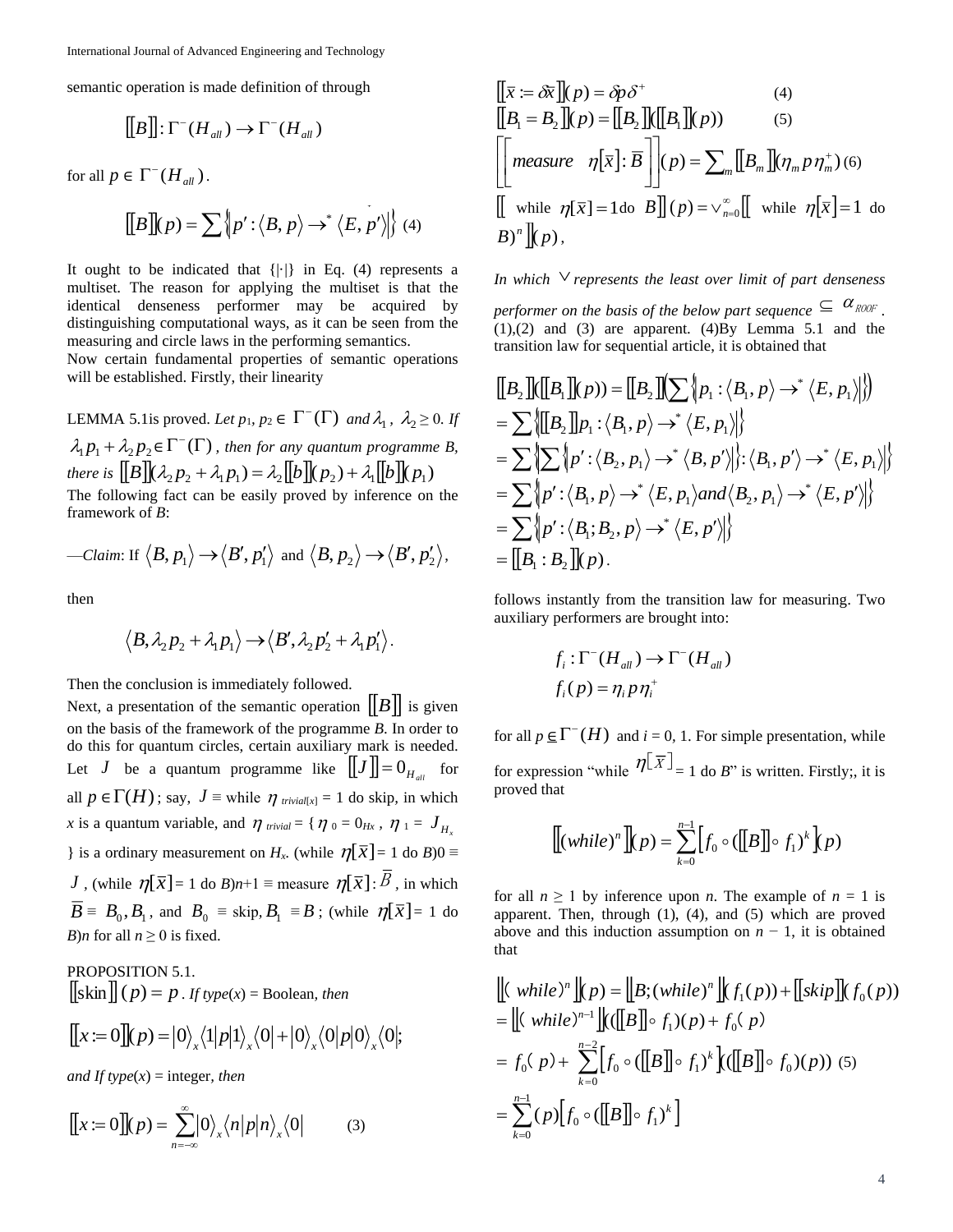Secondly, it follows instantly from Eq. (5) that  $\{ [(while)^n \](p) \}_{n=0}^{\infty}$  while is a rising order. Thus,

$$
\bigvee_{n=0}^{\infty} [[(while)^n]](p)
$$

exists. Moreover, there is

$$
\llbracket while \rrbracket \llbracket p \rrbracket \ge \sum \{ p' : \langle \text{while}, p \rangle \to^* \langle E, p' \rangle \} \} \\
= \sum_{n=1}^{\infty} \sum \{ p' : \langle \text{while}, p \rangle \to^* \langle E, p' \rangle \} \}
$$

So it is enough to show that

$$
\sum \left\{ p' : \left\langle \text{while}, p \right\rangle \rightarrow^n \left\langle E, p' \right\rangle \middle| \right\} = (p)[f_0 \circ (\llbracket B \rrbracket \circ f_1)]^{n-1}
$$

for all  $n \geq 1$ . This can be done without difficulty by induction upon *n.*

A recursive portrayal of the semantic operation of a quantum circle can be originated from the precedent proposition.

COROLLARY 5.1. *If it is written* while *for quantum circle* "while  $\eta[\bar{x}] = 1$  do *B*", then for any  $P \in \Gamma^{-}(H_{all})$ , it thinks *that*  $\left[ \left[ \text{while } \right] \right] \! \left( p \right) = \eta_0 p \, \eta_0^+ + \left[ \left[ \text{while } \right] \! \left( \left[ \left[ B \right] \right] \! \left( \eta_1 p \, \eta_1^+ \right) \right)$ 

Direct from Proposition 5.1, (6) and Eq. (5).

The proposition listed below demonstrates that a semantic operation does not multiply the trace of denseness performer of quantum variable.

PROPOSITION 5.2. For any quantum program *B*, it thinks that

$$
\xi([B](p)) \le \xi(p) \text{ for all } p \in \Gamma^-(H_{all}).
$$

It continues by inference on the framework of *B*. *Case* 1. *B* ≡ skip. Apparent *Case* 2.  $B \equiv x := 0$ . If  $type(x) =$  integer, then

$$
\xi([B](p)) = \sum_{n=-\infty}^{\infty} \xi(0)_{x} \langle n|p|n\rangle_{x}\langle 0|)
$$
  
= 
$$
\sum_{n=-\infty}^{\infty} \xi(\chi(0|0)_{x} \langle n|p|n\rangle_{x})
$$
  
= 
$$
\xi\left[\sum_{n=-\infty}^{\infty} |n\rangle_{x}\langle n|p| \rangle p\right]
$$
  
= 
$$
\xi(p)
$$

It can be affirmed in a resembling way when  $type(x) =$ Boolean. *Case* 3.  $B \equiv \overline{x} := \delta \overline{x}$ . Then

$$
\xi(\llbracket B \rrbracket(p)) \leq \xi(\delta p \delta^+) \leq \xi(\delta^+ \delta p) \leq \xi(p)
$$
  
Case 4.  $B \equiv B_1$ ;  $B_2$ . It is followed from the induction

assumption upon  $B_1$  and  $B_2$  that

$$
\xi([B][p]) = \xi([B_2][[B_2][p]))
$$
  
\n
$$
\leq \xi([B_1][p])
$$
  
\n
$$
\leq \xi(p)
$$

*Case* 5. *B* = measure  $\eta[\bar{x}]$ : *B*. Next, by induction assumption, it is obtained that

$$
\xi([B](p)) = \sum_{m} \xi([B_{m}](\eta_{m} p \eta_{m}^{+}))
$$
  
\n
$$
\leq \sum_{m} \xi(\eta_{m} p \eta_{m}^{+})
$$
  
\n
$$
= \xi \left[ \sum_{m} \eta_{m}^{+} \eta_{m} \right] p
$$
  
\n
$$
= \xi(p)
$$

## **5. Examples and illustration**

*Example* 6.1. Assume that *type*( $x_1$ ) = Boolean and *type*( $x_2$ ) = integer. Regard the programme:

$$
B \equiv x_1 := 0; \ x_2 := 0; \ x_1 := H_{x_1}; \ x_2 := x_2 + 2; \text{ measure } \eta[x_1] : \overline{S}
$$

In which:

 $-\eta$  is the measurement on the basis the computational base  $\{ |0\rangle, |1\rangle \}$  of  $H_2$ ; that is,  $\eta = {\eta_0, \eta_1}, \eta_0 = |0\rangle\langle 0|$  and  $\eta_1$  $=$   $|1\rangle\langle 1|$  ;

$$
\overline{B} \equiv B_1, B_2, \text{and}
$$

 $B_1$  ≡ skip;

 $B_2 \equiv$  while  $N[X_2] = 1$  do  $x_1 := y_z x_1$ , in which  $y_z$  is a Pauli matrix,

$$
N = \{ N_0, N_1 \}, N_0 = \sum_{n=-\infty}^{0} \left| n \right\rangle \left\langle n \right| \text{ and } N_1 = \sum_{n=1}^{\infty} \left| n \right\rangle \left\langle n \right|.
$$

Let

$$
p_0 = \bigotimes_{x \neq x_1, x_2} |0\rangle_x \langle 0|
$$

And

$$
p = |1\rangle_{x_1}\langle 1| \otimes |-1\rangle_{x_2}\langle -1| \otimes p_0.
$$

Then these computations of *B* beginning in *p* are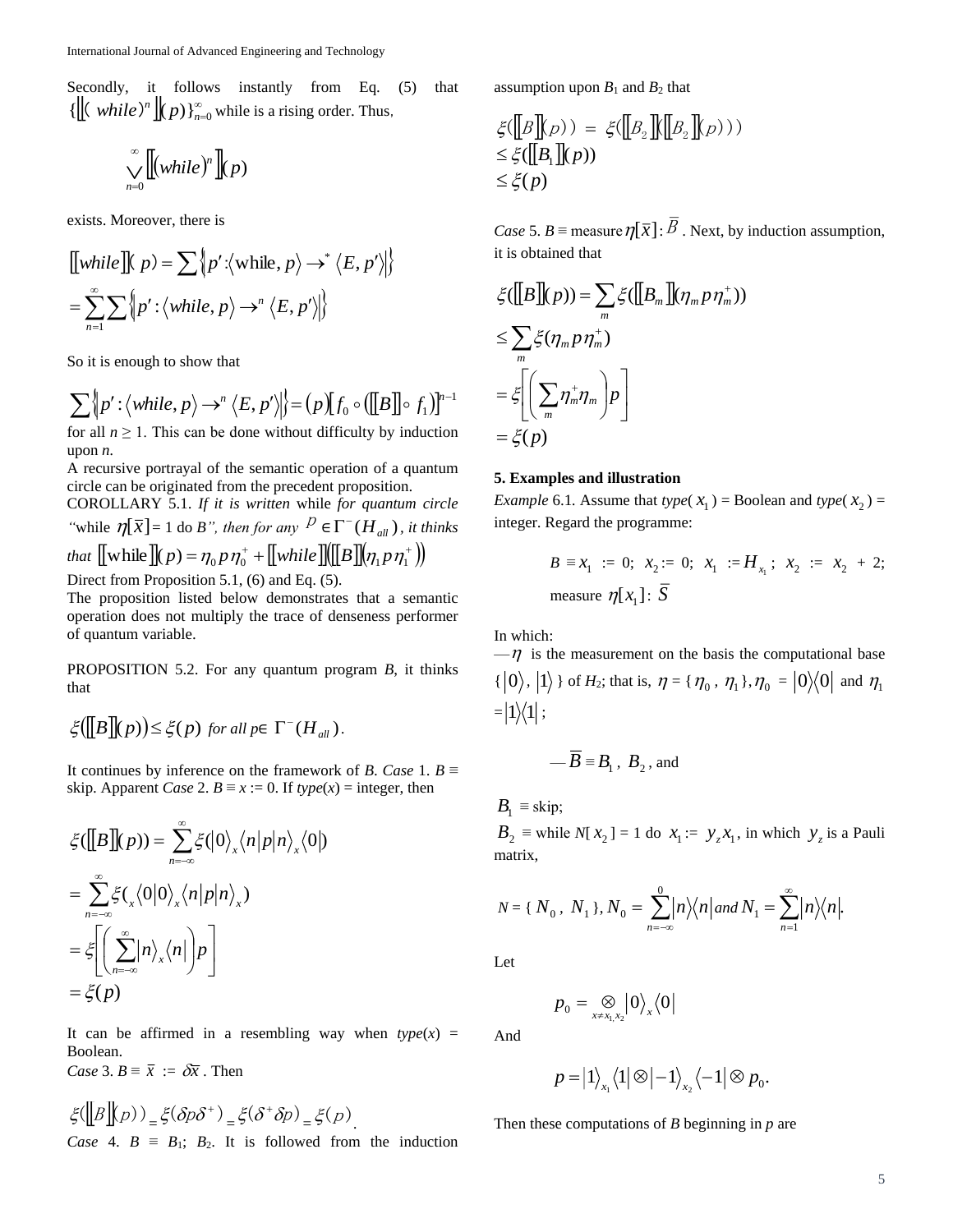$$
\langle B, p \rangle \rightarrow \langle x_2 := 0; x_1 := H_{x_1}; x_2 := x_2 + 2; \text{ measure}, p_1 \rangle
$$
  
\n
$$
\rightarrow \langle x_1 := H_{x_1}; x_2 := x_2 + 2; \text{ measure}, p_2 \rangle
$$
  
\n
$$
\rightarrow \langle x_2 := x_2 + 2; \text{ measure}, p_3 \rangle
$$
  
\n
$$
\rightarrow \langle \text{ measure}, p_4 \rangle
$$
  
\n
$$
\rightarrow \langle \langle B_1, p_5 \rangle \rightarrow \langle E, p_5 \rangle
$$
  
\n
$$
\langle B_2, p_6 \rangle, \langle B_2, p_6 \rangle \rightarrow \langle x_1 := y_z x_1; B_2, p_6 \rangle
$$
  
\n
$$
\rightarrow \langle B_2, -p_6 \rangle
$$
  
\n
$$
\rightarrow \dots
$$
  
\n
$$
\rightarrow^{2n-1} \langle x_1 := y_z x_1; B_2, (-1)^{n-1} p_6 \rangle
$$
  
\n
$$
\rightarrow \langle B_2, (-1)^n p_6 \rangle
$$
  
\n
$$
\rightarrow \dots
$$

In which measure represents the expression "measure  $\eta$  [ $x_1$ ]: *B*<sup>3</sup>, and

$$
p_1 = |0\rangle_{x_1} \langle 0| \otimes |-1\rangle_{x_2} \langle -1| \otimes p_0
$$
  
\n
$$
p_2 = |0\rangle_{x_1} \langle 0| \otimes |0\rangle_{x_2} \langle 0| \otimes p_0
$$
  
\n
$$
p_3 = |+\rangle_{x_1} \langle +| \otimes |0\rangle_{x_2} \langle 0| \otimes p_0
$$
  
\n
$$
p_4 = |+\rangle_{x_1} \langle +| \otimes |2\rangle_{x_2} \langle 2| \otimes p_0
$$
  
\n
$$
p_5 = \frac{1}{2} |0\rangle_{x_1} \langle 0| \otimes |2\rangle_{x_2} \langle 2| \otimes p_0
$$
  
\n
$$
p_6 = \frac{1}{2} |1\rangle_{x_1} \langle 1| \otimes |2\rangle_{x_2} \langle 2| \otimes p_0.
$$

So *B* can deviate from *p*. Notice that  $B_2$  also possesses the transition

$$
\left\langle B_2, (-1)^n p_6 \right\rangle \rightarrow \left\langle E, 0_{H_{all}} \right\rangle
$$

but these transitions are all the time abandoned where the part denseness performer of the targeted arrangement is the zero performer.

*Example 6.2. Let type* $(x)$  = integer, and let

$$
\eta_0 = \sum_{n=1}^{\infty} \sqrt{\frac{n-1}{2n}} (|-n \rangle \langle -n| + |n \rangle \langle n|),
$$
  

$$
\eta_1 = \sum_{n=1}^{\infty} |0 \rangle \langle 0| + \sqrt{\frac{n+1}{2n}} (|-n \rangle \langle -n| + |n \rangle \langle n|),
$$

*Then*  $\eta = \{\eta_0, \eta_1\}$  is a yes-no measuring on the situation space  $H_x$  of quantum variable  $x$ . Think the quantum circle: while  $\eta$  [x] = 1 do x := x + 1. For simple presentation, it is written that when for this programme. Let  $p_0 = \bigotimes_{x' \neq x} \! |0\rangle_{x'} \langle 0 \rangle$  $p_0 = \bigotimes_{x' \neq x} {\vert 0 \rangle}_{x'}$  $=\bigotimes$ and  $P = |0\rangle_{\mathbf{x}}\langle 0 | \otimes p_{0}$ . Then

$$
\llbracket (\text{while})^n \rrbracket (p) = \begin{cases} 0_{H_{all}} & \text{if } n = 0,1,2, \\ \frac{1}{2} \left( \sum_{n=2}^{n-1} \frac{k-1}{k!} |k\rangle_{x} \langle k| \right) \otimes p_0 & \text{if } n \ge 3, \end{cases}
$$

[[while]](*p*) = 
$$
\frac{1}{2} \left( \sum_{n=2}^{\infty} \frac{n-1}{n!} |n\rangle_{x} \langle n| \right) \otimes p_{0}
$$

$$
\xi(\llbracket \text{while } \rrbracket(p)) = \frac{1}{2} \sum_{n=2}^{\infty} \frac{n-1}{n!} = \frac{1}{2}.
$$

This denotes that programme while ends upon input *p* with possibility  $\frac{1}{2}$  $\frac{1}{2}$  , and it deviates from input *p* with possibility  $\frac{1}{2}$  $\frac{1}{2}$ . To make a conclusion of this part, it is seen that how quantum programmes transform the situations of quantum variable and how they gain access to quantum variable.

Let  $\mu \subseteq Var$  be a series of quantum variable. For any performer  $\gamma \in L(H_{all})$ , it is written that

$$
\xi_{\mu}(\gamma)
$$
 for the part trace  $\xi_{\otimes_{x \in \mu} H_x}(\gamma)$ .

## **6. Conclusions**

In the article, operational system, rule setting and semantics environment of virtual laboratory have been studied. Furthermore, the initiation of semantics environment and the input and output of virtual laboratory have been clear and definite. And virtual quantum laboratory have been confirmed. When it comes to put into use, the single performers and measurements in quantum programmes are often selected from a specific fix, which is probably general; say, if a programme merely has quantum variable of form Boolean, then the single performers can be got from the normal series of general gates, comprising the Hadamard, phase, CNOT, and  $\pi/8$  gates and the measuring in the computational base is required merely. For simple presentation, nevertheless, these single performers and measurements are not selected to specify since selecting them does have any vital distiction in the theory researched in this composition.

#### **7. Acknowledgments**

This research was supported by the National Natural Science Foundation of China (No. 71471102), and Yichang University Applied Basic Research Project in China (Grant No. A17-302 a13).